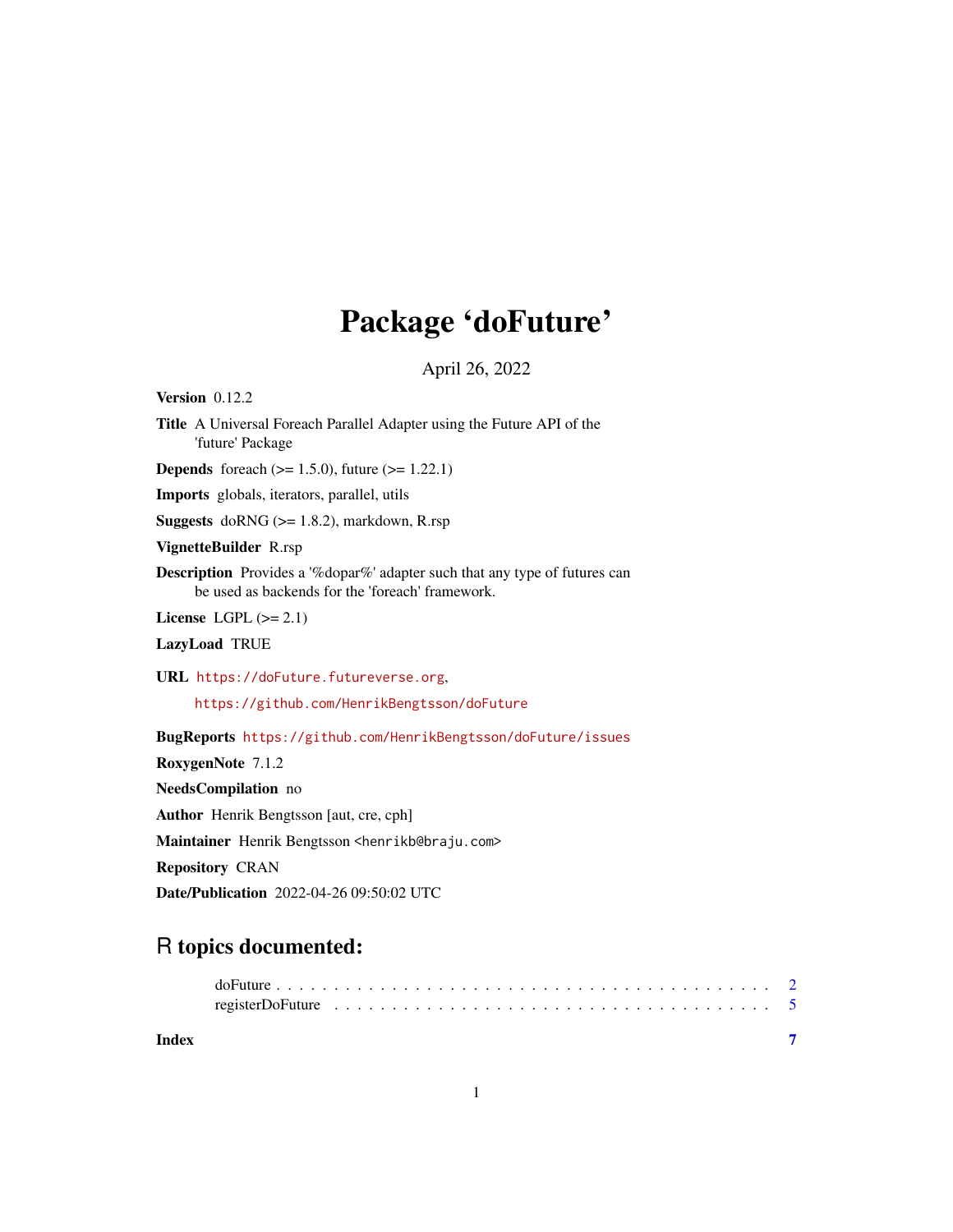<span id="page-1-1"></span><span id="page-1-0"></span>

#### Description

The doFuture package provides a %dopar% adapter for the foreach package such that *any* type of future (that is supported by Future API of the **future** package) can be used for asynchronous (parallel/distributed) or synchronous (sequential) processing.

#### Details

In other words, *if a computational backend is supported via the Future API, it'll be automatically available for all functions and packages making using the* foreach *framework.* Neither the developer nor the end user has to change any code.

#### Usage

To use futures with the foreach package, load doFuture, use [registerDoFuture\(\)](#page-4-1) to register it to be used as a %dopar% adapter (no need to ever use %do%). After this, how and where the computations are performed is controlled solely by the future strategy set, which in controlled by [future::plan\(\)](#page-0-0). For example:

- plan(multisession): multiple R processes on the local machine.
- plan(cluster, workers = c("n1", "n2", "n2", "n3")): multiple R processes on external machines.

See the **future** package for more examples.

#### Built-in backends

The built-in backends of **doFuture** are for instance 'multicore' (forked processes), 'multisession' (background R sessions), and ad-hoc 'cluster' (background R sessions on local and / or remote machines). Additional futures are provided by other "future" packages (see below for some examples).

#### Backends for high-performance compute clusters

The **future.batchtools** package provides support for high-performance compute (HPC) cluster schedulers such as SGE, Slurm, and TORQUE / PBS. For example,

- plan(batchtools\_slurm): Process via a Slurm scheduler job queue.
- plan(batchtools\_torque): Process via a TORQUE / PBS scheduler job queue.

This builds on top of the queuing framework that the **batchtools** package provides. For more details on backend configuration, please see the future. Batchtools and batchtools packages.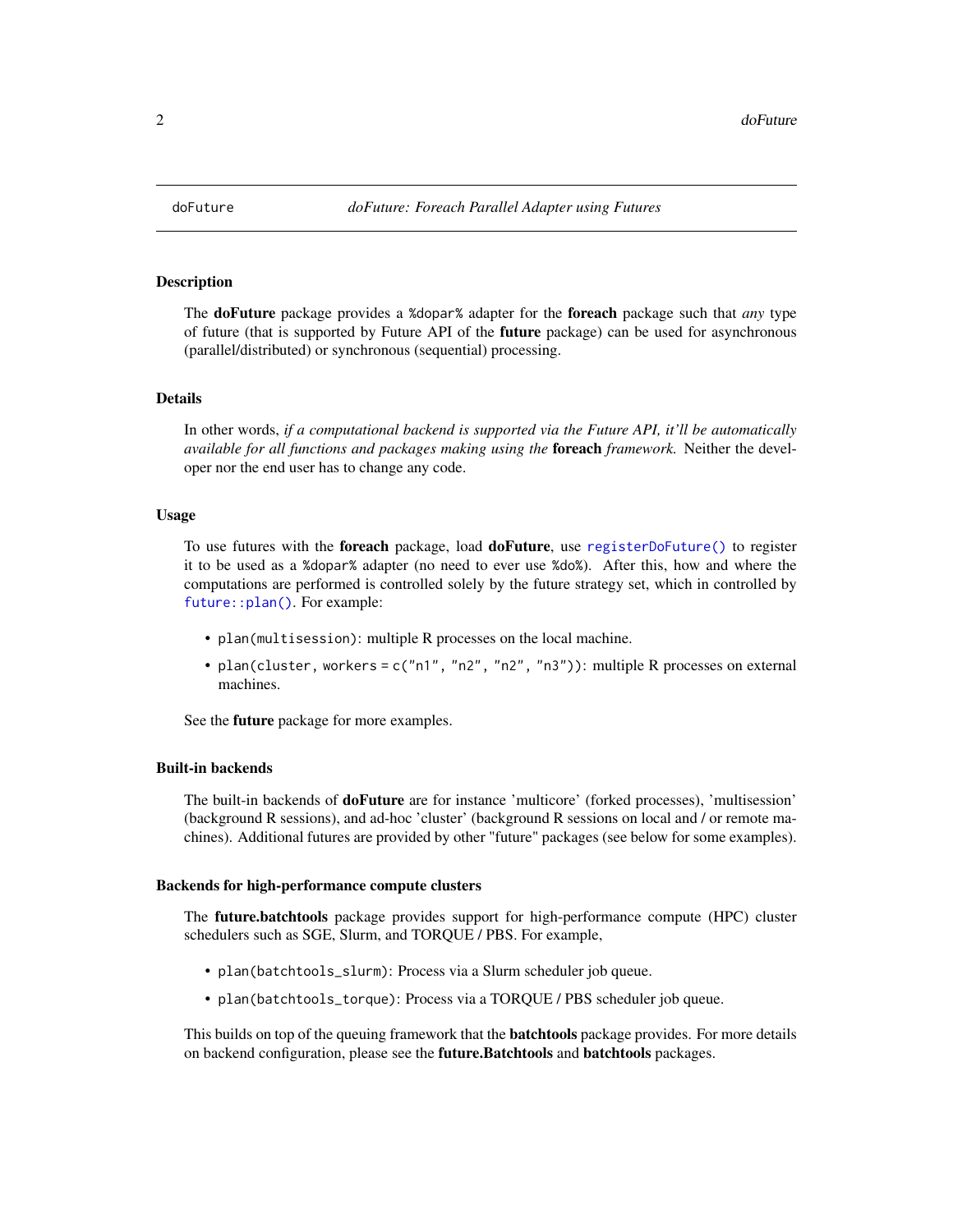#### <span id="page-2-0"></span>doFuture 3

#### Global variables and packages

Unless running locally in the global environment  $(= at the R prompt)$ , the **foreach** package requires you do specify what global variables and packages need to be available and attached in order for the "foreach" expression to be evaluated properly. It is not uncommon to get errors on one or missing variables when moving from running a res <- foreach() %dopar% { ... } statement on the local machine to, say, another machine on the same network. The solution to the problem is to explicitly export those variables by specifying them in the . export argument to [foreach::foreach\(\)](#page-0-0), e.g.  $f$ oreach(..., .export = c("mu", "sigma")). Likewise, if the expression needs specific packages to be attached, they can be listed in argument .packages of foreach().

When using doFuture::registerDoFuture(), the above becomes less critical, because by default the Future API identifies all globals and all packages automatically (via static code inspection). This is done exactly the same way regardless of future backend. This automatic identification of globals and packages is illustrated by the below example, which does *not* specify .export  $= c("my\_stat")$ . This works because the future framework detects that function  $my\_stat()$  is needed and makes sure it is exported. If you would use, say, cl <- parallel::makeCluster(2) and doParallel::registerDoParallel(cl), you would get a run-time error on Error in { : task 1 failed - \"could not find function "my\_stat" ....

Having said this, note that, in order for your "foreach" code to work everywhere and with other types of foreach adapters as well, you may want to make sure that you always specify arguments .export and .packages.

#### Load balancing ("chunking")

Whether load balancing ("chunking") should take place or not can be controlled by specifying either argument .options.future = list(scheduling = <ratio>) or .options.future = list(chunk.size = <count>) to foreach().

The value chunk. size specifies the average number of elements processed per future ("chunks"). If +Inf, then all elements are processed in a single future (one worker). If NULL, then argument future.scheduling is used.

The value scheduling specifies the average number of futures ("chunks") that each worker processes. If 0.0, then a single future is used to process all iterations; none of the other workers are not used. If 1.0 or TRUE, then one future per worker is used. If 2.0, then each worker will process two futures (if there are enough iterations). If +Inf or FALSE, then one future per iteration is used. The default value is scheduling  $= 1.0$ .

The name of foreach() argument . options. future follows the naming conventions of the **doMC**, doSNOW, and doParallel packages, *This argument should not be mistaken for the* R *[options of the](#page-0-0) [future package](#page-0-0)*.

For backward-compatibility reasons with existing foreach code, one may also use arguments . options.multicore = list( $\mathfrak{p}$ and .options.snow = list(preschedule =  $\langle \text{logical}\rangle$ ) when using **doFuture**..options.multicore = list(preschedule = TRUE) is equivalent to .options.future = list(scheduling = 1.0) and .options.multicore = list(preschedule = FALSE) is equivalent to .options.future = list(scheduling = +Inf). and analogously for .options.snow. Argument .options.future takes precedence over argument .option.multicore which takes precedence over argument .option.snow, when it comes to chunking.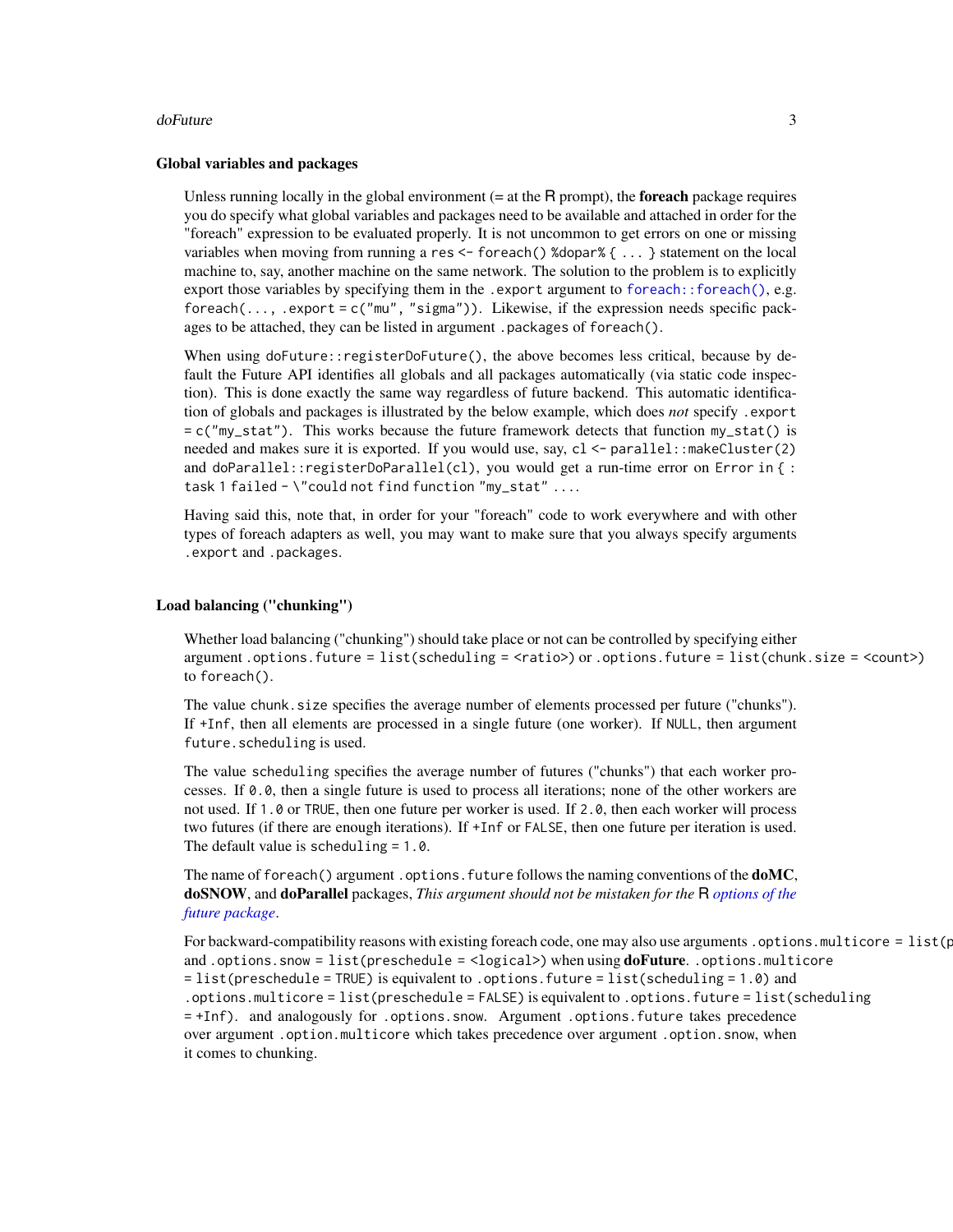#### <span id="page-3-0"></span>Random Number Generation (RNG)

The doFuture package does *not* itself provide a framework for generating proper random numbers in parallel. This is a deliberate design choice based on how the foreach ecosystem is set up. For valid parallel RNG, it is recommended to use the **doRNG** package, where the *%*dorng% operator is used in place of [%dopar%](#page-0-0). Note that **doRNG** is designed to work with any type of foreach adapter including doFuture.

#### Examples

```
library(doFuture)
registerDoFuture()
plan(multisession)
library(iterators) # iter()
## Example 1
A \leq - matrix(rnorm(100^2), nrow = 100)
B \leftarrow t(A)y1 \leq - apply(B, MARGIN = 2L, FUN = function(b) {
  A %*% b
})
y2 \le foreach(b = iter(B, by="col"), .combine = cbind) %dopar% {
  A %*% b
}
stopifnot(all.equal(y2, y1))
## Example 2 - Chunking (4 elements per future [= worker])
y3 \leftarrow foreach(b = iter(B, by="col"), .combine = cbind,
              .options.future = list(chunk.size = 10)) %dopar% {
  A %*% b
}
stopifnot(all.equal(y3, y1))
## Example 3 - Simulation with parallel RNG
library(doRNG)
my_stat <- function(x) {
  median(x)
}
my_experiment <- function(n, mu = 0.0, sigma = 1.0) {
  ## Important: use %dorng% whenever random numbers
  ## are involved in parallel evaluation
  foreach(i = 1:n) %dorng% {
   x \le - rnorm(i, mean = mu, sd = sigma)
   list(mu = mean(x), sigma = sd(x), own = my_stat(x))
```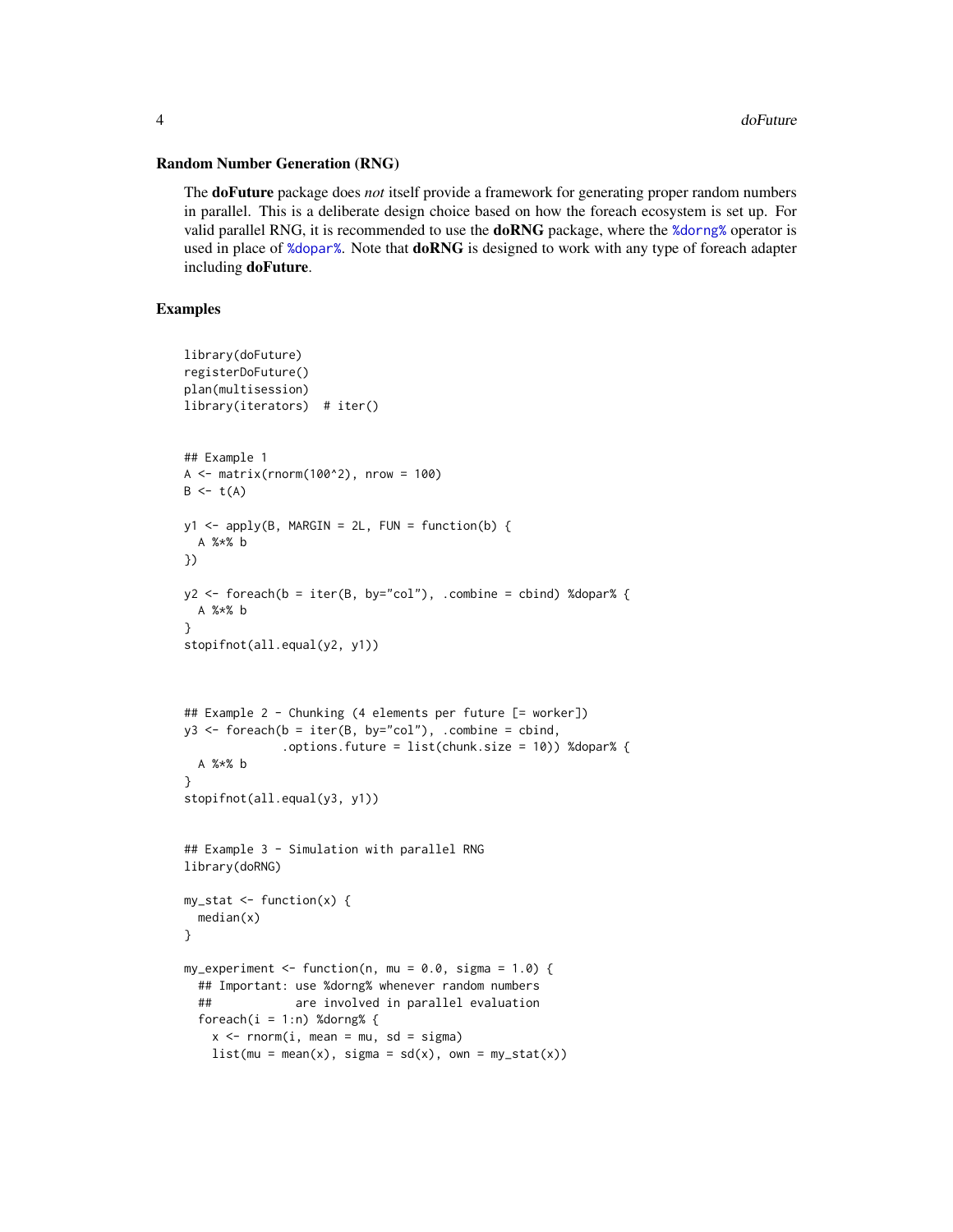#### <span id="page-4-0"></span>registerDoFuture 5

```
}
}
## Reproducible results when using the same RNG seed
set.seed(0xBEEF)
y1 <- my_experiment(n = 3)
set.seed(0xBEEF)
y2 \leq -my\text{ experiment}(n = 3)
stopifnot(identical(y2, y1))
## But only then
y3 \leq -my\text{ experiment}(n = 3)
str(y3)
stopifnot(!identical(y3, y1))
```
<span id="page-4-1"></span>registerDoFuture *Registers the future %dopar% backend*

#### Description

Register the [doFuture](#page-1-1) parallel adapter to be used by the foreach package.

#### Usage

registerDoFuture()

#### Value

Invisibly returns the previously registered foreach backend.

#### For package developers

Please refrain from modifying the foreach backend inside your packages / functions, i.e. do not call registerNnn() in your code. Instead, leave the control on what backend to use to the end user. This idea is part of the core philosophy of the foreach framework.

However, if you think it necessary to register the **doFuture** backend in a function, please make sure to undo your changes when exiting the function. This can be done using:

```
oldDoPar <- registerDoFuture()
on.exit(with(oldDoPar, foreach::setDoPar(fun=fun, data=data, info=info)), add = TRUE)
[...]
```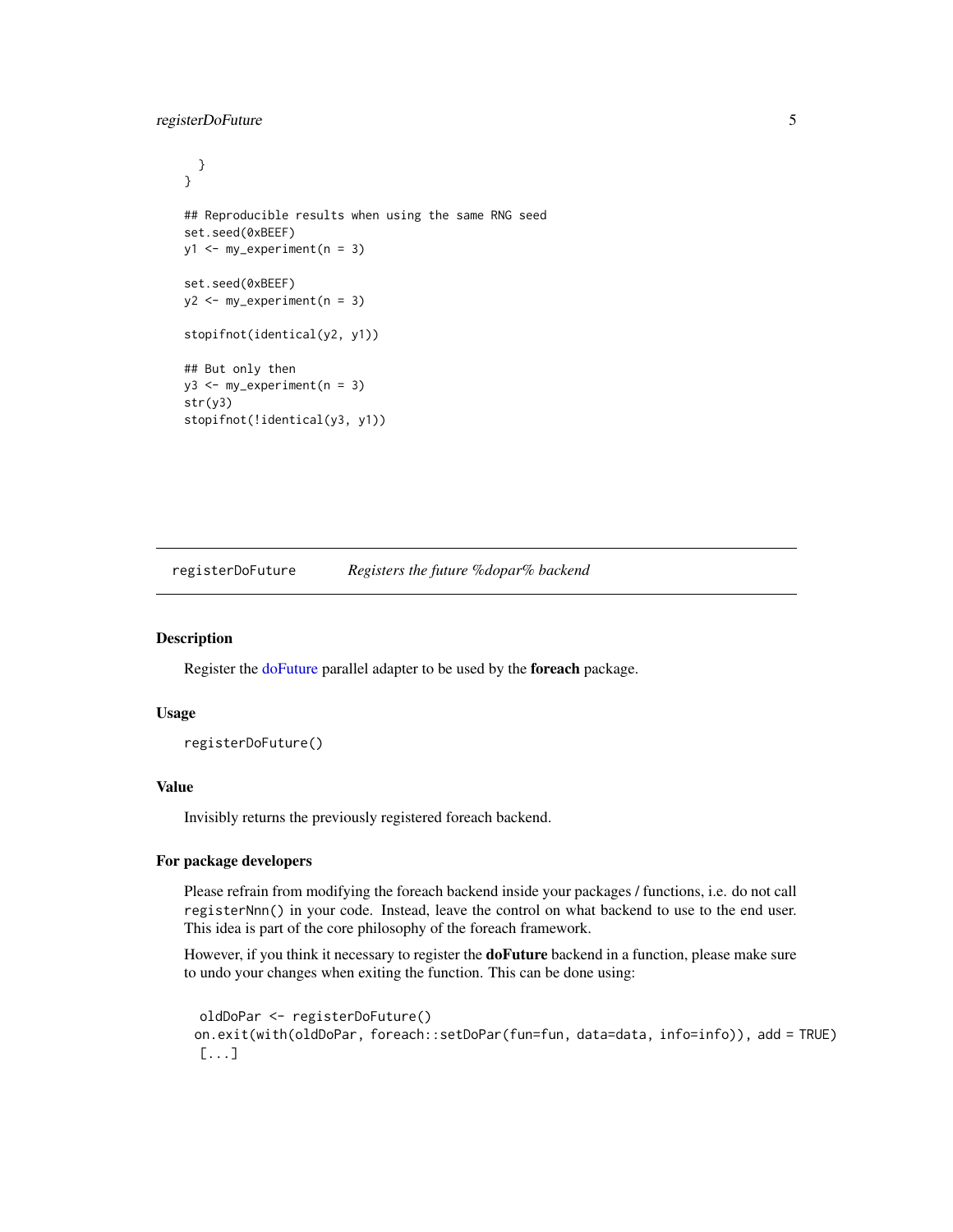#### 6 registerDoFuture

This is important because the end-user might have already registered a foreach backend elsewhere for other purposes and will most likely not known that calling your function will break their setup. *Remember, your package and its functions might be used in a greater context where multiple packages and functions are involved and those might also rely on the foreach framework, so it is important to avoid stepping on others' toes.*

#### Examples

registerDoFuture()